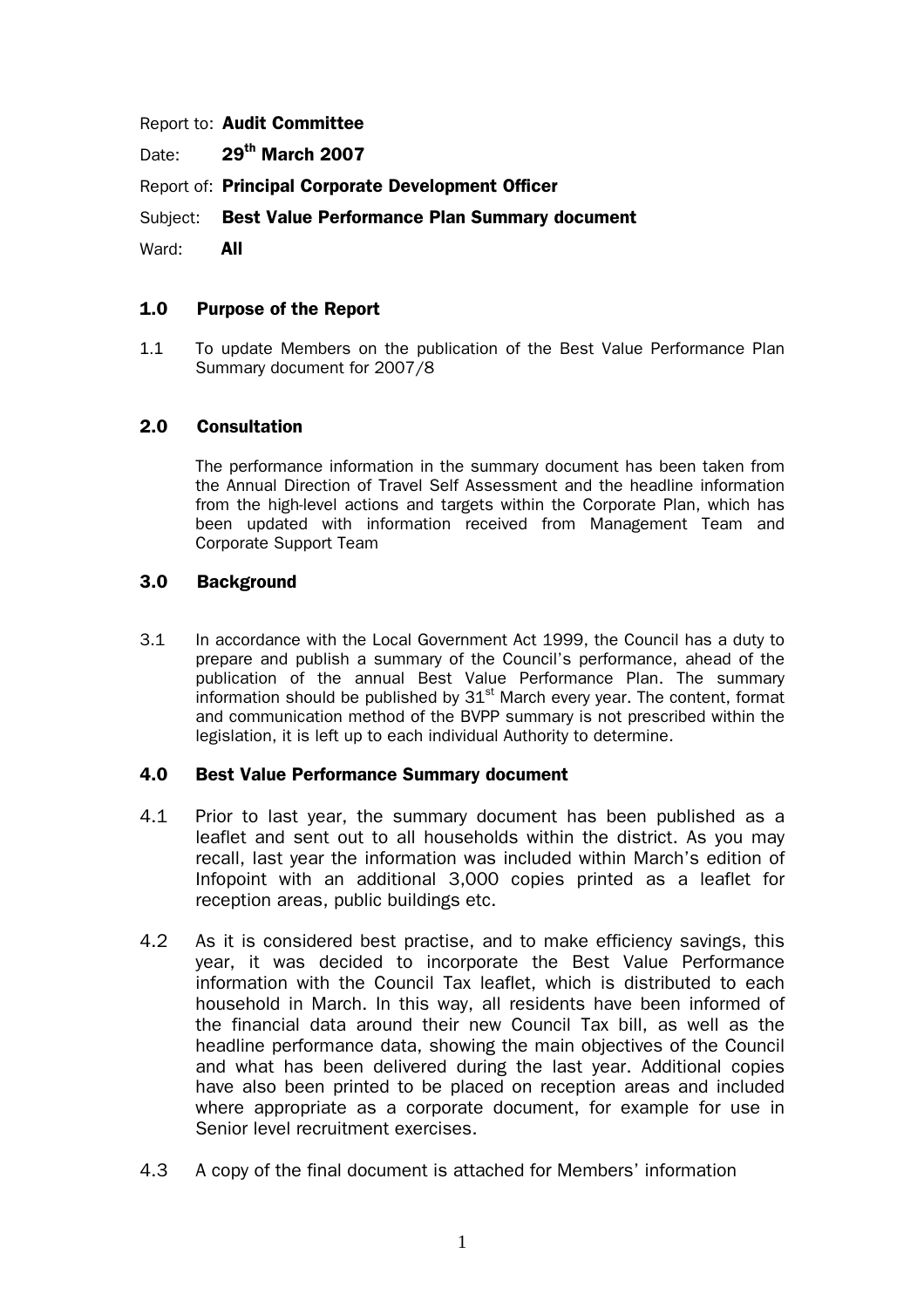### **5.** Implications

### 5.1 Financial Implications

The summary document was financed through existing budgets. The overall cost of producing this document has significantly reduced over the last 2 years

### 5.2 Legal Implications

The summary document is published in accordance with the Local Government Act 1999

### 5.3 Policy Implications

Performance is a key component of the Audit Commission's CPA framework

### 5.4 Risk Implications

A risk assessment has been carried out.

### **6.** Communications

Highlight messages about the current performance are being developed for communication to all staff. Directors are continuing to discuss performance in their own Directorates and management teams.

### **7.** Corporate Implications

# 7.1 Corporate Plan and Priorities

The BVPP summary document complements the Corporate Plan, as it summarises performance against the Best Value Performance Indicators, as well as the actions and targets set against the 9 Corporate Objectives.

### 7.2 Service Plans

Performance will be taken into account in reviewing future service plans.

# 7.3 Performance Management and Scrutiny

# 7.4 Sustainability

There are no sustainability implications.

# 7.5 Expenditure related to 'well-being' powers

There are no direct well being implications.